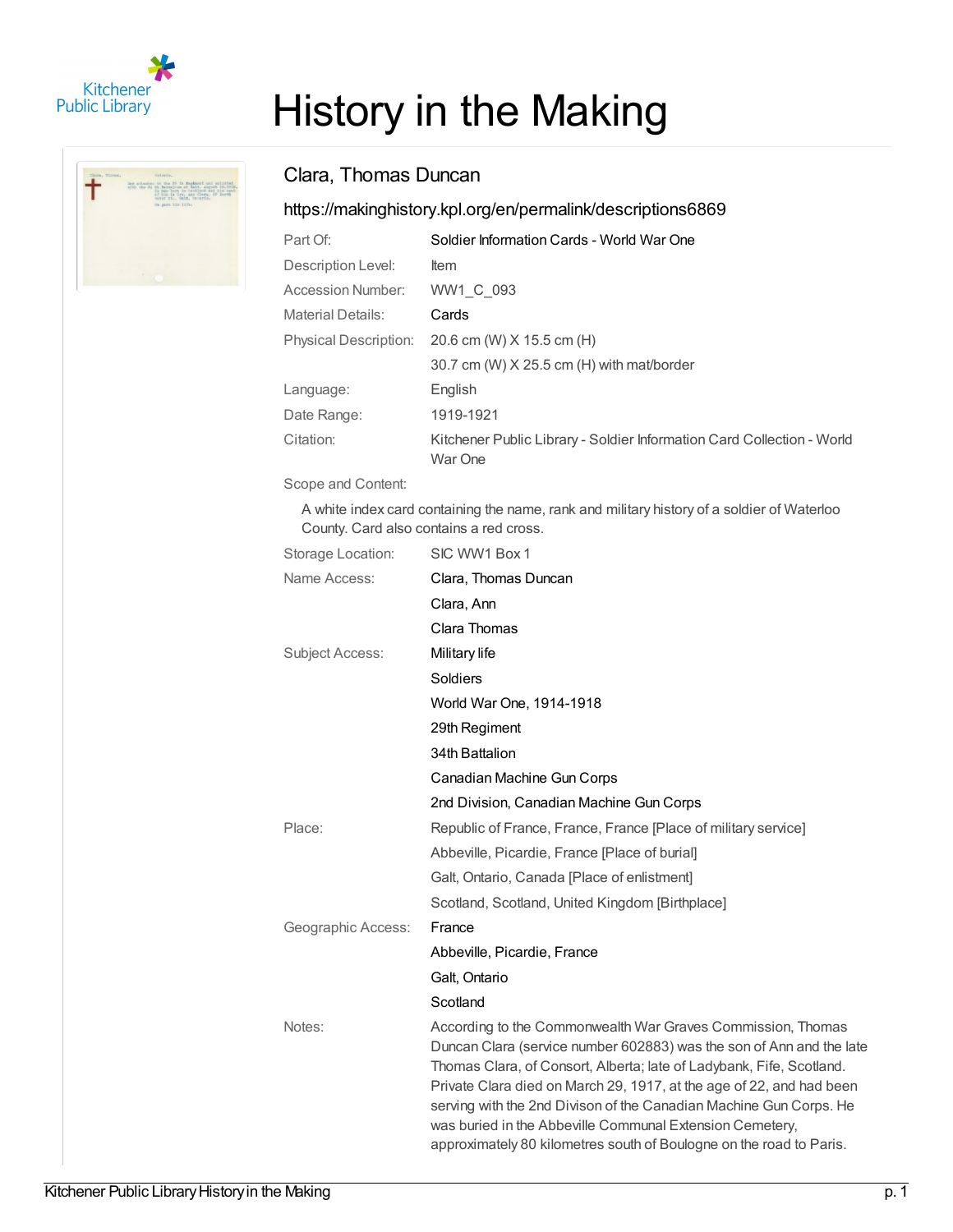| Copyright Status:    | Public domain: Copyright has expired according to Canadian law. No<br>restrictions on use.                                                                                |
|----------------------|---------------------------------------------------------------------------------------------------------------------------------------------------------------------------|
| Reproductions:       | If you would like to obtain a digital or print copy of this image, please see<br>KPL's Photographic Reproduction Policy at<br>http://www.kpl.org/localhistory/photographs |
| Source Organization: | Kitchener Public Library                                                                                                                                                  |
| Collection:          | Soldier Information Cards - World War One                                                                                                                                 |
| Transcription:       |                                                                                                                                                                           |
| Clara, Thomas        |                                                                                                                                                                           |

Private.

Was attached to the 29th Regiment and enlisted with the 34th Battalion at Galt, August 10, 1915.

He was born in Scotland and his next of kin is Mrs. Ann Clara, 57 North Water St., Galt, Ontario.

He gave his life.

### **Documents**





## Deal, Albert Edward

## <https://makinghistory.kpl.org/en/permalink/descriptions6997>

| Part Of:                     | Soldier Information Cards - World War One |
|------------------------------|-------------------------------------------|
| Description Level:           | <b>Item</b>                               |
| Accession Number:            | WW1 D 059                                 |
| Material Details:            | Cards                                     |
| <b>Physical Description:</b> | 20.6 cm (W) X 15.5 cm (H)                 |
|                              | 30.7 cm (W) X 25.5 cm (H) with mat/border |
| Language:                    | English                                   |
| Date Range:                  | 1919-1921                                 |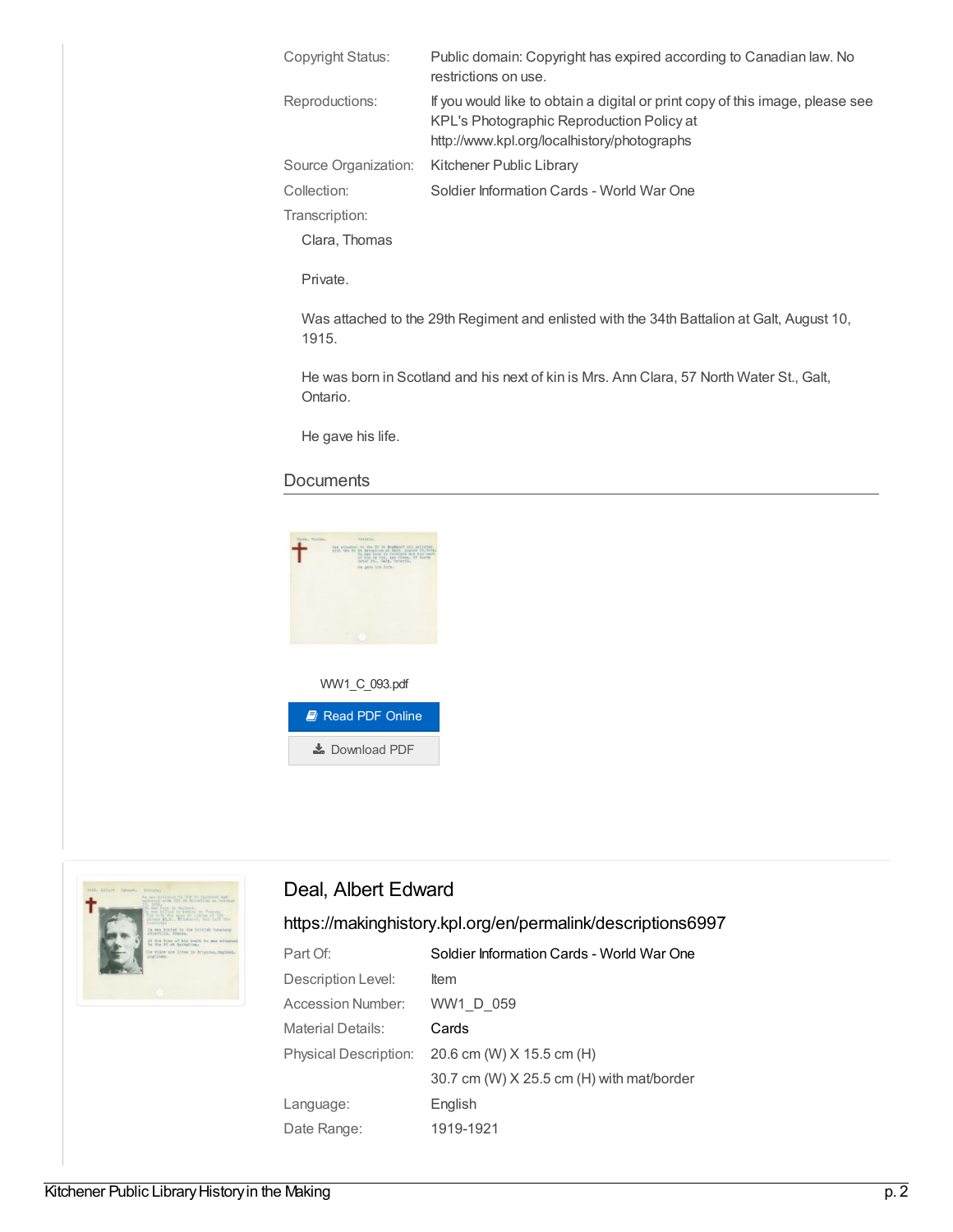Citation: Kitchener Public Library - Soldier Information Card Collection - World War One

Scope and Content:

A white index card containing name, rank and military history of a soldier of Waterloo County. Card also includes a photograph and a red cross.

| Storage Location:      | SIC WW1 Box 1                                                                                                                                                             |
|------------------------|---------------------------------------------------------------------------------------------------------------------------------------------------------------------------|
| Name Access:           | Deal, Albert Edward                                                                                                                                                       |
| <b>Subject Access:</b> | Military life                                                                                                                                                             |
|                        | Soldiers                                                                                                                                                                  |
|                        | World War One, 1914-1918                                                                                                                                                  |
|                        | 118th Battalion                                                                                                                                                           |
|                        | 108th Regiment                                                                                                                                                            |
|                        | 31st Battalion                                                                                                                                                            |
| Place:                 | Abbeville, Picardie, France [Place of burial]                                                                                                                             |
|                        | England, England, United Kingdom [Birthplace]                                                                                                                             |
| Geographic Access:     | Abbeville, Picardie, France                                                                                                                                               |
|                        | England                                                                                                                                                                   |
| Copyright Status:      | Public domain: Copyright has expired according to Canadian law. No<br>restrictions on use.                                                                                |
| Reproductions:         | If you would like to obtain a digital or print copy of this image, please see<br>KPL's Photographic Reproduction Policy at<br>http://www.kpl.org/localhistory/photographs |
| Source Organization:   | Kitchener Public Library                                                                                                                                                  |
| Collection:            | Soldier Information Cards - World War One                                                                                                                                 |
| Transcription:         |                                                                                                                                                                           |
| Deal, Albert Edward    |                                                                                                                                                                           |

Private.

He was attached to 108th Regiment and enlisted with 118th Battalion on October 11, 1915.

He was born in England.

He was killed in action in France.

His wife who used to reside at 102 Ahrens St. W., Kitchener, has left the locality.

He was buried in the British Cemetery Abbeville, France.

At the time of his death he was attached to the 31st Battalion.

His widow now lives in Brighton, England.

Anglican.

#### **Documents**